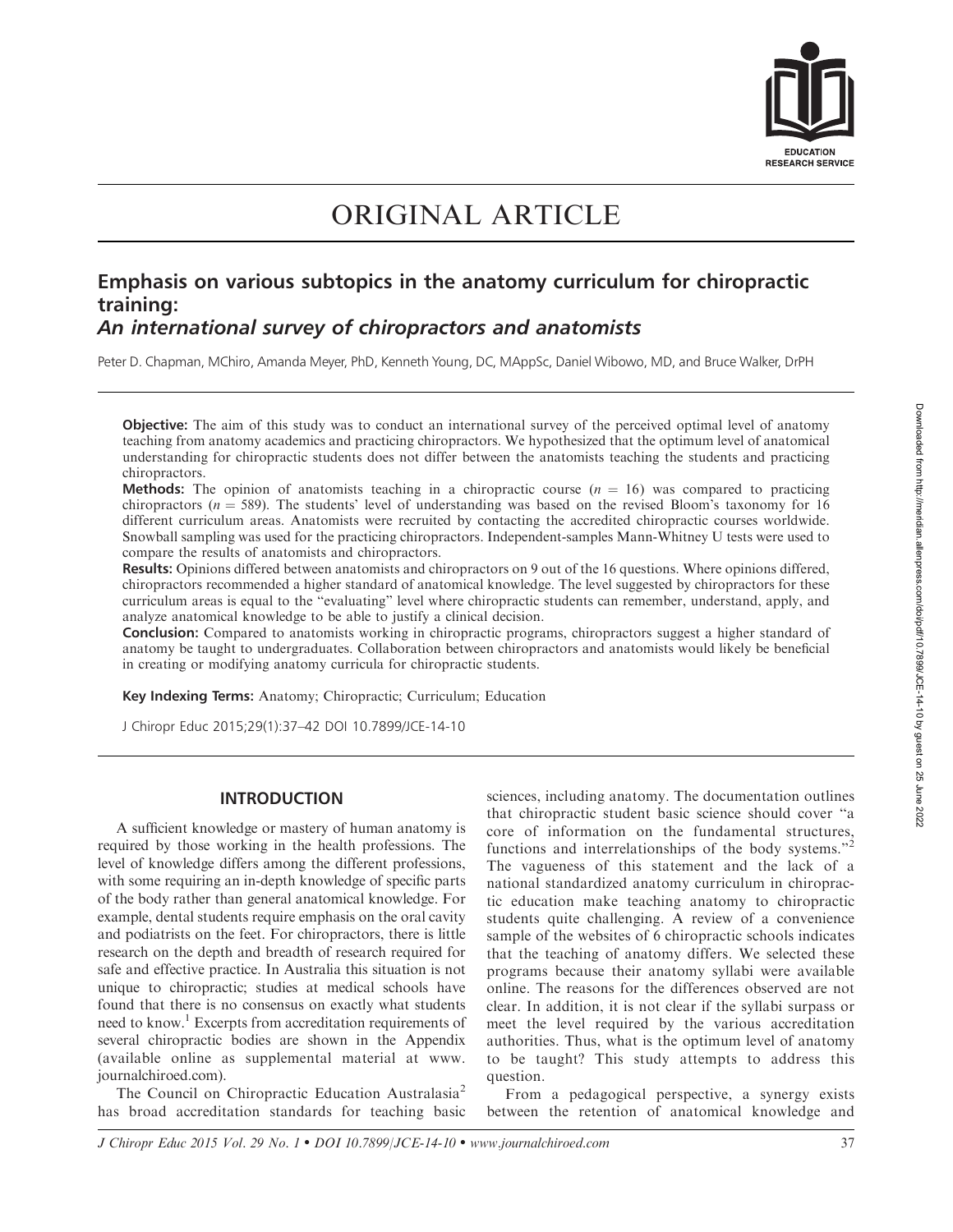- 1. Morphology (structure) of human bone and joints
- 2. Function of human bone and joints
- 3. Morphology (structure) and topography (relationships between various structures) of skeletal muscles
- 4. Function of human muscles
- 5. Morphology (structure) of joints
- 6. Function of joints
- 7. Relationship of the morphology (structure) of bone, joint and muscles with their basic function
- 8. Morphology (structure) of the human nervous system
- 9. Function of the human nervous system
- 10. Morphology (structure) and topography (relationships between various structures) of organs and other human structures
- 11. Functions of organs and other human structures
- 12. Physical variations of the human body
- 13. Relationship of the morphology (structure) of organs and tissues with their basic function
- 14. Morphology (structure) and topography (relationships between various structures) of organs and other human structures for rehabilitation and other supportive measures
- 15. Function of organs and other human structures for rehabilitation and other supportive measures
- 16. Principles regarding how to respect and work with human cadavers

Figure 1 - Curriculum areas for survey questions.

clinical application in chiropractic students. $3$  The ability to differentially diagnose patients requires that chiropractic students have sufficient anatomical knowledge. The majority of patients seeking chiropractic care are affected by back and neck problems.<sup>4</sup> However, some serious and life-threatening medical conditions, such as a dissecting aortic aneurysm, ectopic pregnancy, or myocardial infarction, can in fact present as acute back pain. $5$  As point-ofentry health care professionals, chiropractors must have enough anatomical knowledge and the ability to apply it clinically to diagnose a patient in order to decide if the patient should be referred to another medical professional. It is therefore necessary to design a suitable course of anatomy that provides fundamental knowledge that enables the chiropractor to be able to diagnose or treat a patient within his or her special interest area.

Although there are individual variations between the anatomy courses of chiropractic institutions, it has been noted by other authors that all programs have similar gross anatomy course designs, delivery, and assessment methods.<sup>6</sup>

The aim of this study was to conduct an international survey of the opinions of anatomy academics at accredited chiropractic programs and chiropractors in practice regarding the optimum level of anatomy teaching. We hypothesized that the optimum level of anatomical understanding for chiropractic students does not differ between the anatomists teaching the students and practicing chiropractors.

# **METHODS**

**Participants** 

We attempted to contact all 27 anatomists at accredited chiropractic programs worldwide during the year 2010. Their details were obtained from institutional websites in the public domain. In 2011 chiropractors were contacted and recruited by using ''snowball sampling'' via chiropractic blogs and key informants. Snowball sampling uses a small number of initial participants who then recruit more participants through social networks. We contacted chiropractors who had blogs and other websites and asked them to provide some information about the survey and link to the survey on their blogs. The number of years practicing chiropractic and the country of origin were recorded.

#### Instrument of Measurement

Participants were asked to complete a survey that asked their opinion of the optimum level of anatomy that ought to be taught to chiropractic students in 16 curriculum areas. The instrument of measurement was a survey asking participants to indicate their opinion of the level of understanding that particular areas of anatomy should be taught to chiropractic students (Fig. 1). The level of understanding was based on the revised Bloom's taxonomy, as shown in Table 1. Bloom's revised taxonomy is a system used to qualitatively express different levels of understanding. Originally presented by Benjamin Bloom in the 1950s, the taxonomy was revisited in the 1990s by a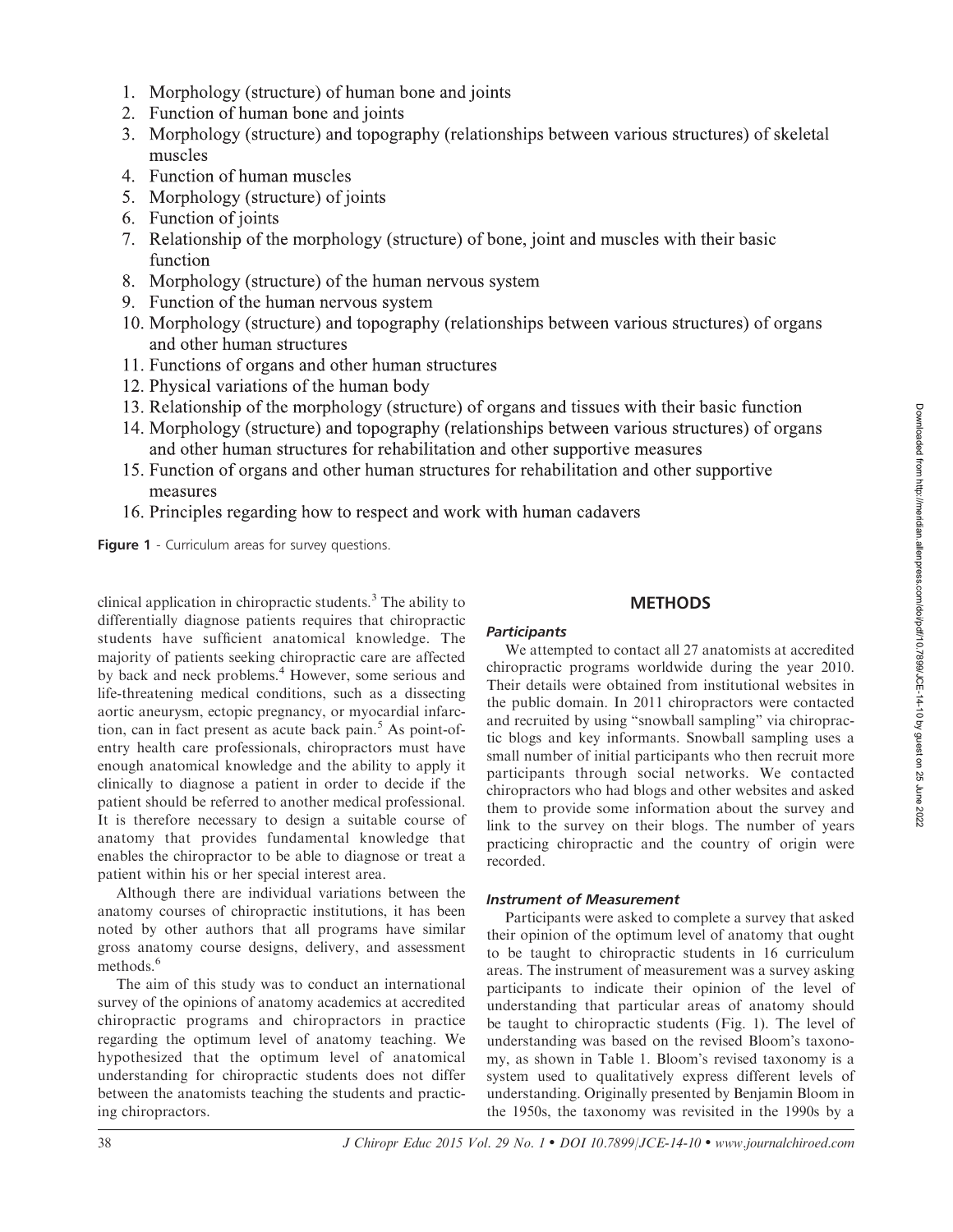| <b>Bloom's Taxonomy Level</b> | <b>Name</b>   | <b>Description</b>                                       |
|-------------------------------|---------------|----------------------------------------------------------|
|                               | Creating      | Can the student create new a product or point of view?   |
|                               | Evaluating    | Can the student justify a stand or decision?             |
|                               | Analyzing     | Can the student distinguish between the different parts? |
|                               | Applying      | Can the student use the information in a new way?        |
|                               | Understanding | Can the student explain ideas or concepts?               |
|                               | Remembering   | Can the student recall or remember the information?      |

committee formed by Krathwohl and Anderson, and a number of changes were implemented.<sup>7</sup> The predominant change was grammatical, interchanging nouns with verbs. The two highest orders of thinking were also interchanged to promote ''creating'' (originally ''synthesis'') to the highest level and to demote ''evaluating'' to the second highest level of thinking and evaluation. We did not use the highest level of thinking as described by the revised Bloom's taxonomy as we did not deem this level to be an appropriate (or required) level of thinking for chiropractic students in anatomy.

The survey asked participants to indicate the following: (1) if the level of knowledge should only enable students to recall information; (2) if students should be required to understand the knowledge; (3) if students should be able to apply the knowledge; (4) if students should be able to analyze their knowledge; and (5) if students should achieve a mastery level that enables them to evaluate the appropriateness of the knowledge in their circumstances. Each level bears an ascending value equal to that level of knowledge.

#### Human Subjects Considerations

Consent was implied by the completion and submission of the survey. The responses were anonymous, and the study was approved by the Murdoch University Human Ethics Committee.

#### **Statistics**

Responses were entered into SPSS version 21 (IBM Corp, Armonk, NY), and descriptive statistics were generated. Inferential statistics comparing the results of anatomists and chiropractors were also generated using independent-samples Mann-Whitney U tests.

#### RESULTS

Sixteen anatomists (response rate  $= 59\%$ ) and 589 chiropractors completed the survey. The use of snowball sampling precluded the ability to determine a response rate for chiropractors. Chiropractors had practiced for up to 54 years, with a median time of  $11 \pm 10$  years (standard deviation;  $n = 563$ , data missing for 26 participants). Accordingly, we divided years of experience into two groups: (1) those with up to 11 years of experience and (2) those with more than 11 years of experience. We used a  $\chi^2$ test to determine whether years of experience was associated with taxonomy level and found no association between these variables (Table 2).

| Table 2 - Practicing Chiropractors' Opinions of Level of Understanding of Anatomy According to Years of Experience |  |  |  |  |
|--------------------------------------------------------------------------------------------------------------------|--|--|--|--|
|--------------------------------------------------------------------------------------------------------------------|--|--|--|--|

| <b>Curriculum Areas</b>               | Median Bloom's<br>Taxonomy Level for<br>Chiropractors With 0-11 yr<br><b>Clinical Experience</b> | <b>Median Bloom's</b><br>Taxonomy Level for<br>Chiropractors With >11 yr<br><b>Clinical Experience</b> | $\chi^2$ | p Value |
|---------------------------------------|--------------------------------------------------------------------------------------------------|--------------------------------------------------------------------------------------------------------|----------|---------|
| Morphology of bones and joints        |                                                                                                  | 5                                                                                                      | 8.76     | .07     |
| Function of nervous system            |                                                                                                  |                                                                                                        | 6.89     | .14     |
| Function of organs for rehabilitation |                                                                                                  |                                                                                                        | 6.44     | .17     |
| Morphology of skeletal muscles        | 5                                                                                                |                                                                                                        | 7.41     | .18     |
| Work with human cadavers              |                                                                                                  |                                                                                                        | 6.11     | .19     |
| Morphology of joints                  |                                                                                                  |                                                                                                        | 5.57     | .23     |
| Function of joints                    | 5                                                                                                |                                                                                                        | 5.57     | .23     |
| Variations                            |                                                                                                  |                                                                                                        | 4.94     | .24     |
| Relationship of organs and tissues    |                                                                                                  |                                                                                                        | 4.52     | .34     |
| Morphology of nervous system          |                                                                                                  |                                                                                                        | 4.35     | .36     |
| Morphology rehabilitation             |                                                                                                  |                                                                                                        | 3.91     | .42     |
| Function of muscles                   |                                                                                                  | 5                                                                                                      | 3.69     | .45     |
| Relationship of bone, joint, muscle   |                                                                                                  | 5                                                                                                      | 3.15     | .53     |
| Function of organs                    |                                                                                                  |                                                                                                        | 2.3      | .68     |
| Function of bones and joints          |                                                                                                  |                                                                                                        | 1.52     | .82     |
| Morphology of organs                  | 5                                                                                                | 5                                                                                                      | 1.15     | .88     |

Bloom's taxonomy levels: 1 = remembering; 2 = understanding; 3 = applying; 4 = analyzing; 5 = evaluating; 6 = creating.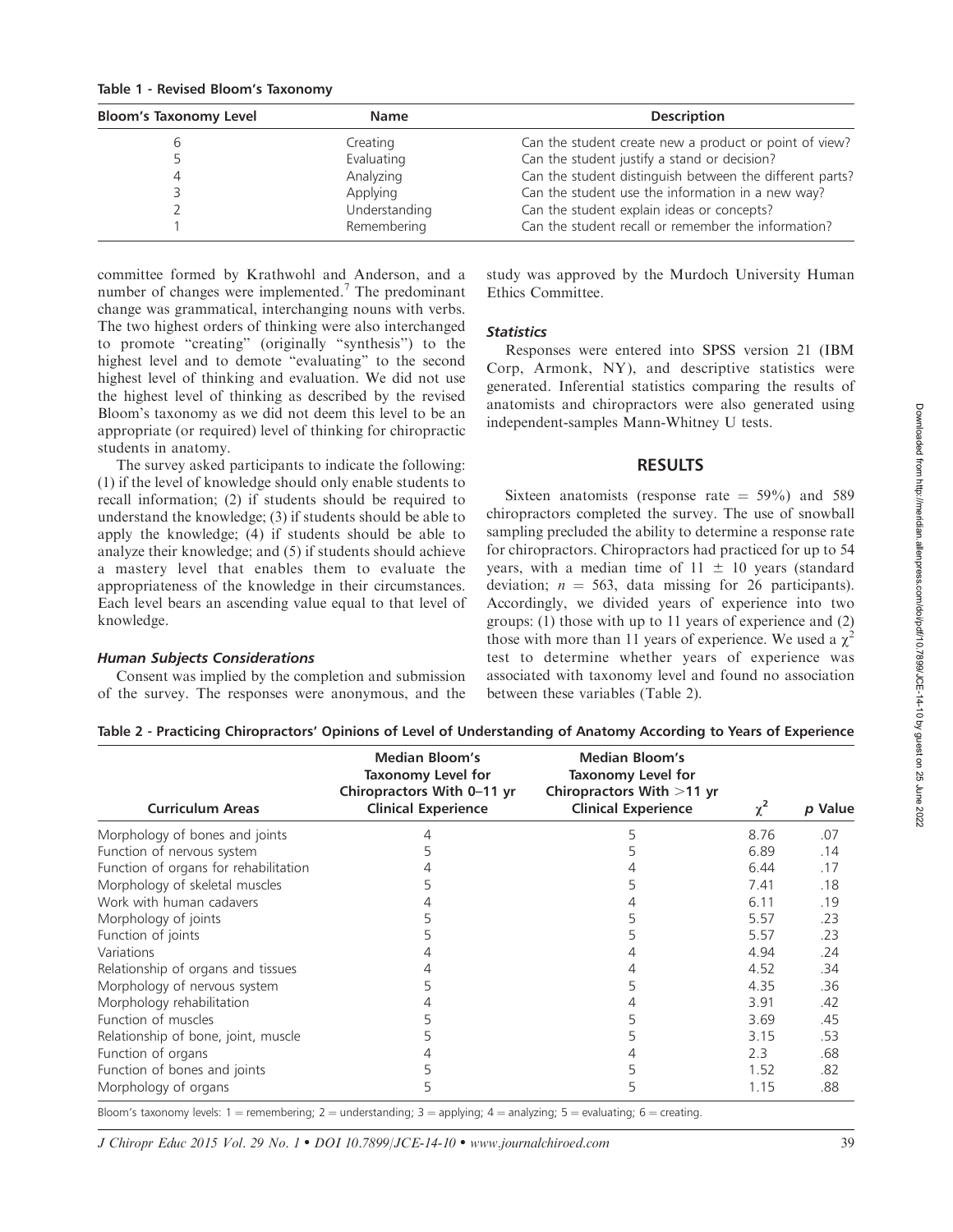| <b>Curriculum Areas</b>               | Taxonomy Level<br><b>United Kingdom</b><br>and Ireland | Taxonomy Level<br><b>Australia</b><br>and New Zealand | <b>Taxonomy Level</b><br><b>United States</b><br>and Canada | Taxonomy<br>Level Europe | $\gamma^2$ | p Value       |
|---------------------------------------|--------------------------------------------------------|-------------------------------------------------------|-------------------------------------------------------------|--------------------------|------------|---------------|
| Function of organs for rehabilitation |                                                        |                                                       |                                                             |                          | 23.52      |               |
| Morphology of organs                  |                                                        |                                                       |                                                             |                          | 21.94      | .15           |
| Function of bone and joints           |                                                        |                                                       |                                                             |                          | 21.18      | .17           |
| Work with human cadavers              |                                                        |                                                       |                                                             |                          | 20.13      | .22           |
| Morphology of skeletal muscles        |                                                        |                                                       |                                                             |                          | 17.13      | .38           |
| Relationship of bone, joint, muscle   |                                                        |                                                       |                                                             |                          | 16.85      | $\mathcal{A}$ |
| Variations                            |                                                        |                                                       |                                                             | 4                        | 16.1       | .45           |
| Function of nervous system            |                                                        |                                                       |                                                             | 4.5                      | 14.94      | .53           |
| Function of organs                    |                                                        |                                                       |                                                             | 4                        | 14.67      | .55           |
| Function of muscles                   |                                                        |                                                       |                                                             | 5                        | 14.08      | .59           |
| Morphology of bones and joints        |                                                        |                                                       |                                                             | 4.5                      | 13.4       | .64           |
| Relationship of organs and tissues    |                                                        |                                                       |                                                             | 4                        | 12.82      | .69           |
| Morphology rehabilitation             |                                                        |                                                       |                                                             | 3.5                      | 9.93       | .87           |
| Morphology of joints                  |                                                        |                                                       |                                                             |                          | 7.33       | .97           |
| Function of joints                    |                                                        |                                                       |                                                             | 4                        | 7.33       | .97           |
| Morphology of nervous system          |                                                        |                                                       |                                                             | 5                        | 7.2        | .97           |

Table 3 - Practicing Chiropractors' Opinions of Level of Understanding of Anatomy According to Country of Origin

Bloom's taxonomy levels: 1 = remembering; 2 = understanding; 3 = applying; 4 = analyzing; 5 = evaluating; 6 = creating.

Countries of origin for the practicing chiropractors were collapsed into 5 categories: Australia and New Zealand ( $n = 162$ ), United States and Canada ( $n = 114$ ), United Kingdom and Ireland ( $n = 224$ ), Europe ( $n = 54$ ), and other  $(n = 9)$ ; 26 were missing. The category "other" was then omitted because of the low number. We used a  $\chi^2$ test to determine whether country of origin was associated with taxonomy level and found no association between these variables (Table 3).

A comparison of the opinions of anatomists and chiropractors regarding students' optimum level of understanding of anatomy is shown in Table 4. Opinions differed between anatomists and chiropractors on 9 questions, but were the same for 7 questions. Where opinions differed, chiropractors recommended a higher standard of anatomical knowledge. It was their opinion that chiropractic students should attain a very high level of anatomical understanding regarding the morphology of organs, skeletal muscles, and the nervous system, as well as the functions of muscles, bones, and joints. The level suggested by chiropractors for these curriculum areas is equal to the "evaluating" level at which chiropractic students can remember, understand, apply, and analyze anatomical knowledge to be able to justify a clinical decision.

| Question                              | Chiropractor, $n = 563$ | Anatomist, $n = 16$ | Significance, p Value |
|---------------------------------------|-------------------------|---------------------|-----------------------|
| Morphology of organs                  | 5(3.0, 5.0)             | 3(1.4, 4.3)         | .00                   |
| Morphology of nervous system          | 5(3.0, 5.0)             | 4(2.7, 5.0)         | .00.                  |
| Function of organs for rehabilitation | 4(2.0, 5.0)             | 3(2.0, 5.0)         | .00.                  |
| Function of bone and joints           | 5(3.0, 5.0)             | 4(2.7, 5.0)         | .00                   |
| Variations                            | 4(2.0, 5.0)             | 3(2.0, 4.3)         | .01                   |
| Morphology of skeletal muscles        | 5(3.0, 5.0)             | 4(2.7, 5.0)         | .01                   |
| Function of muscles                   | 5(3.0, 5.0)             | 4(2.7, 5.0)         | .02                   |
| Function of organs                    | 4(2.0, 5.0)             | 3(2.0, 5.0)         | .04                   |
| Work with human cadavers              | 4(3.0, 5.0)             | 3(2.0, 5.0)         | .05                   |
| Relationship of organs                | 4(2.0, 5.0)             | 4(2.0, 4.3)         | .21                   |
| Relationship of bone, joint, muscles  | 5(3.0, 5.0)             | 5(2.7, 5.0)         | .22                   |
| Morphology of bone and joints         | 5(2.0, 5.0)             | 3(2.7, 5.0)         | .23                   |
| Morphology of joints                  | 5(2.0, 5.0)             | 4(2.0, 5.0)         | .42                   |
| Function of nervous system            | 2(2.0, 5.0)             | 3(3.0, 5.0)         | .77                   |
| Morphology rehabilitation             | 4(2.0, 5.0)             | 4(2.0, 5.3)         | .88                   |
| Function of joints                    | 5(2.0, 5.0)             | 4(2.8, 5.0)         | .90                   |

Table 4 - Comparison of Opinions of Anatomists and Chiropractors on the Optimum Level of Anatomical Knowledge in Relation to Bloom's Taxonomy Levels in Specific Curriculum Areas for Chiropractic Students<sup>a</sup>

Bloom's taxonomy levels: 1 = remembering; 2 = understanding; 3 = applying; 4 = analyzing; 5 = evaluating; 6 = creating.<br><sup>a</sup> Data shown are median values (10th percentile, 90th percentile).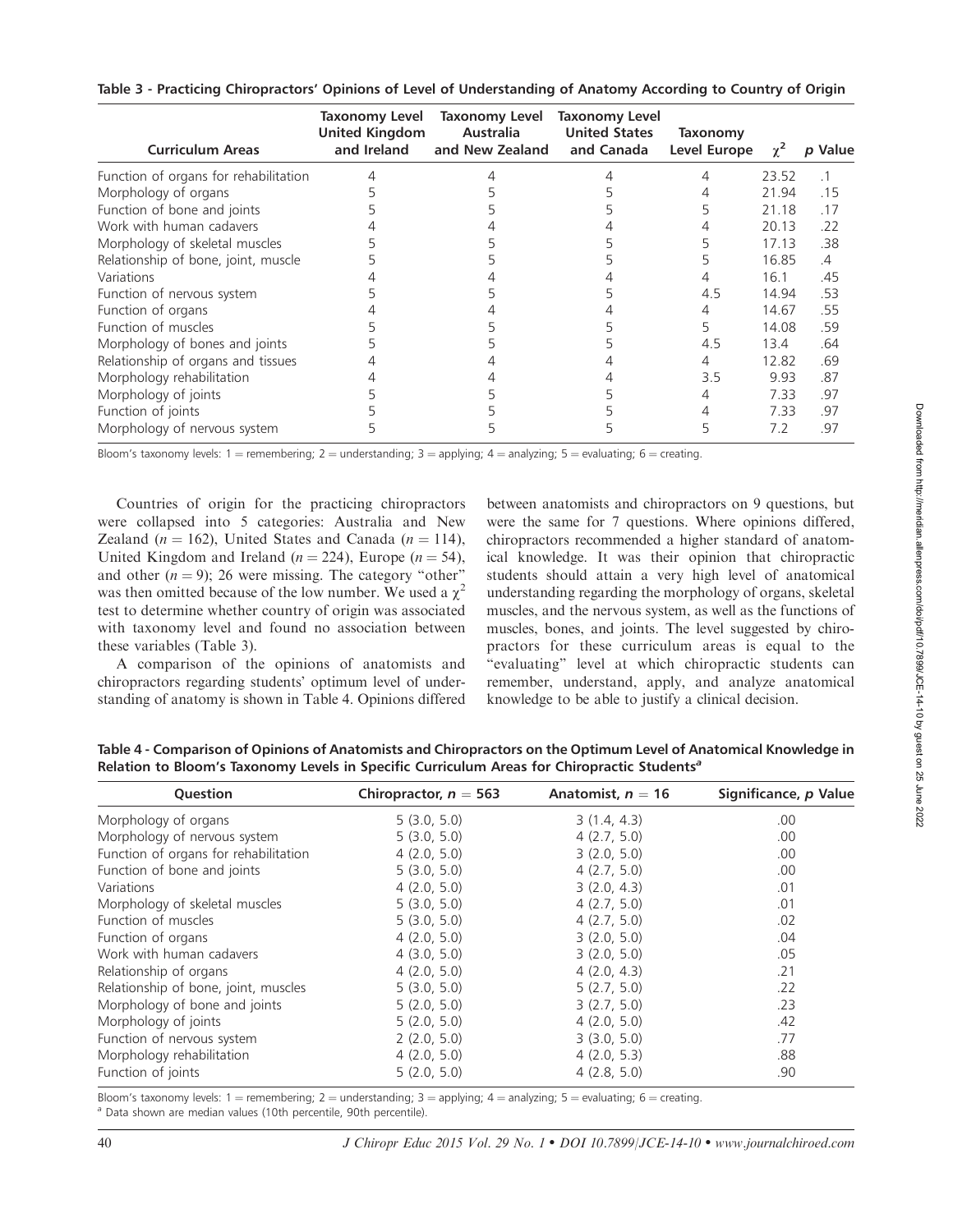#### **DISCUSSION**

Anatomy is highly relevant to the clinical competencies that must be achieved by entry-level chiropractors, occupational therapists, and medical doctors.<sup>2,8–10</sup> To our knowledge, despite its importance, there are no national guidelines regarding a core anatomy curriculum or appropriate minimum content for anatomy curricula for chiropractic or medical programs in Australia or other countries.<sup>8,11</sup> Therefore, the development of anatomy curricula is the responsibility of individual institutions, which may vary in pedagogical approach, time allocated to anatomy, resources available, and staff qualifications.<sup>6</sup> The overall time allocated to teaching gross anatomy in the chiropractic program at Murdoch University is in excess of the average time of 19 medical schools across Australia and New Zealand.<sup>3</sup> Ideally, anatomists and clinical experts will collaborate in the future to develop national guidelines for anatomy programs.

The present study sought the opinions of anatomists and chiropractors on an anatomy curriculum as a preliminary step to the collaboration and development of national guidelines. Chiropractors, more often than anatomists, believe that chiropractic students should be taught and guided to achieve a higher level of understanding in over half the curriculum areas surveyed in the study. This is similar to the findings of Prince et al, $<sup>1</sup>$  who found</sup> that anatomists set a lower standard than medical clinicians or year 4 students in the Netherlands. Ahmed and colleagues<sup>12</sup> also found disagreement among groups of respondents. Opinions of anatomists and chiropractors were most different regarding the optimum level of understanding in relation to the morphology of organs. We speculate this finding highlights that perhaps anatomists are currently not working closely enough with practicing chiropractors to guide the development of an anatomy curriculum that would best prepare a chiropractic student for the workforce. Anatomy is usually taught in the early part of the chiropractic program, and therefore anatomy would typically be taught in the preclinical training. This could influence how it is taught, as clinical care is relatively far off in the future, whereas chiropractors in the field are using their anatomy knowledge in a clinical setting. This could explain why they indicated that anatomy should be taught at a higher level of understanding than did the anatomists.

Anatomy is a basic science common to all health professions, and the anatomy curriculum for each health profession must be tailored to suit the needs of its graduates. The depth to which anatomy is taught may be a compromise between those advocating a strong foundation in the basic sciences and those that focus on clinical application.<sup>13</sup> Anatomists teaching chiropractic students may not have a chiropractic degree. A recent international survey of gross anatomy courses in chiropractic colleges found that 25% of the gross anatomy faculty did not hold a degree in chiropractic.<sup>6</sup> Unless these anatomists are guided by chiropractors and/or an accreditation body, the anatomy curriculum they develop may be suboptimal for the needs of chiropractic graduates. Serious and lifethreatening medical conditions of the organs such as aortic aneurysm, ectopic pregnancy, myocardial infarction, and pancreatic or renal carcinoma can present as acute back pain.5,14 Therefore, chiropractic students must have a good understanding of organ morphology and topography and be able to evaluate them in order to be able to differentially diagnose between musculoskeletal conditions and organ dysfunction that mimics musculoskeletal conditions.

The strength of this study was obtaining a large number of chiropractic respondents. However, this study had some limitations, including the potential for skewed data due to the low numbers of anatomists who responded. The response rate of chiropractors was not derived because the denominator was unknown owing to sampling technique. The Mann-Whitney U test is valid and robust with unequal sample sizes; however, as the inequality worsens, the chance of a statistically significant result diminishes. The number of years teaching anatomy was not recorded, and no open-ended questions were included to expand on why individuals held those opinions. It may be that an inexperienced anatomist, or an anatomist unfamiliar with chiropractic techniques, may not understand chiropractic requirements.

#### **CONCLUSION**

Compared to anatomists working in chiropractic programs, chiropractors suggest that a higher standard of anatomy be taught to undergraduates. Collaboration between chiropractors and anatomists would likely be beneficial in creating or modifying anatomy curricula for chiropractic students.

#### FUNDING AND CONFLICTS OF INTEREST

This work was funded internally. The authors declare that there are no conflicts of interest to declare relevant to this work.

#### About the Authors

Peter Chapman is a lecturer in clinical chiropractic at the School of Health Professions, Murdoch University (Room ECL 2.061, South Street, Murdoch Western Australia, 6150; p.chapman@murdoch.edu.au). Amanda Meyer is a lecturer at the School of Health Professions, Murdoch University (Room ECL 2.056, South Street, Murdoch Western Australia, 6150; a.meyer@murdoch.edu.au). Kenneth Young is a senior lecturer in chiropractic at the School of Health Professions, Murdoch University (Room ECL 2.066, South Street, Murdoch Western Australia, 6150; k.young@ murdoch.edu.au). Daniel Wibowo is formerly a senior lecturer at the School of Health Professions, Murdoch University (Room ECL 2.061, South Street, Murdoch Western Australia, 6150; dswemc@yahoo.com). Bruce Walker is an associate professor at the School of Health Professions, Murdoch University (Room BITL 1.011, South Street, Murdoch Western Australia, 6150; b.walker@ murdoch.edu.au). Address correspondence to Peter Chapman, Murdoch University, Room ECL 2.061, South Street, Murdoch Western Australia, 6150; p.chapman@murdoch.

Downloaded from http://meridian.allenpress.com/doi/pdf/10.7899/JCE-14-10 by guest on 25 June 2022